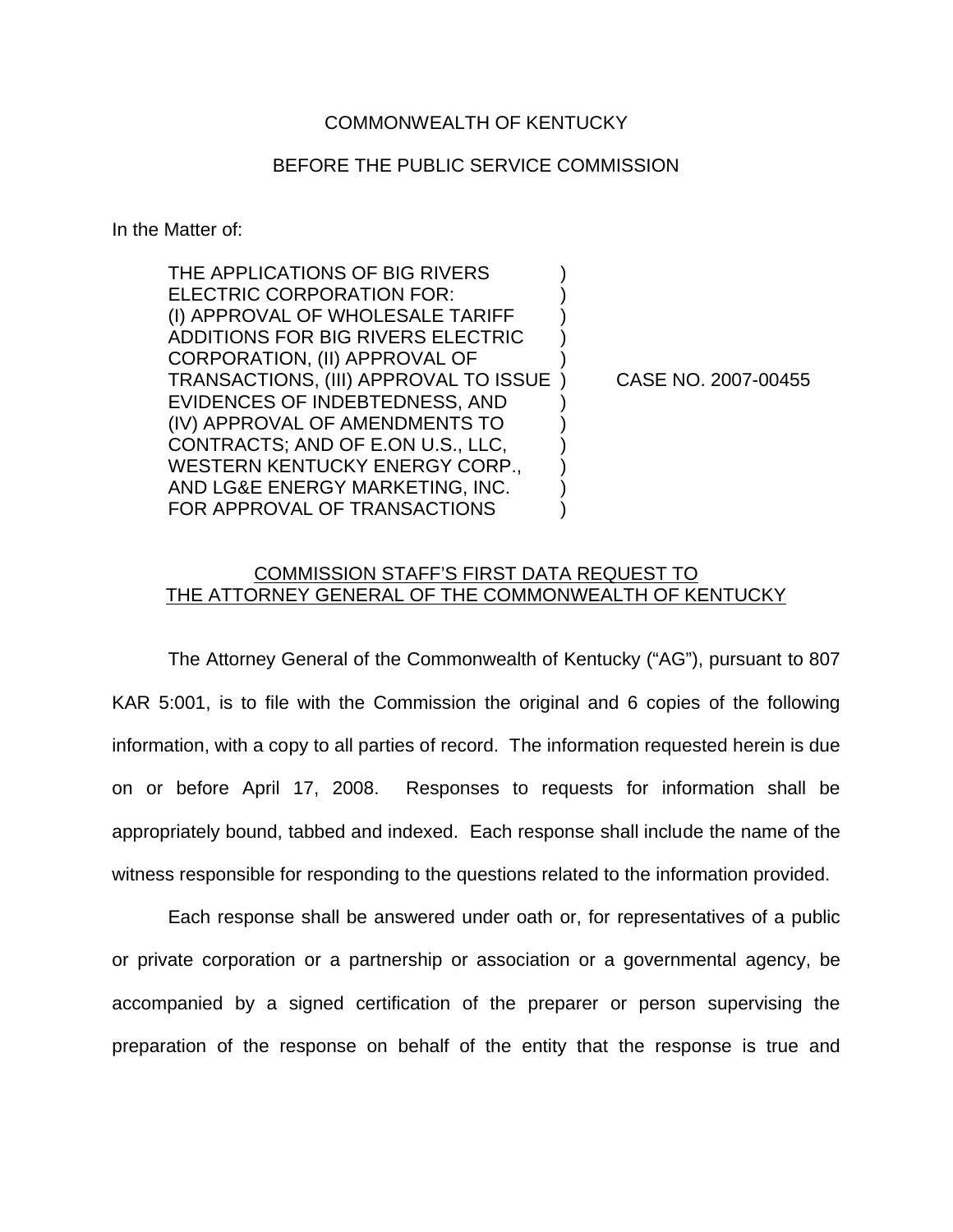accurate to the best of that person's knowledge, information, and belief formed after a reasonable inquiry.

The AG shall make timely amendment to any prior responses if he obtains information which indicates that the response was incorrect when made or, though correct when made, is now incorrect in any material respect. For any requests to which the AG fails or refuses to furnish all or part of the requested information, he shall provide a written explanation of the specific grounds for his failure to completely and precisely respond.

Careful attention should be given to copied material to ensure that it is legible. When the requested information has been previously provided in this proceeding in the requested format, reference may be made to the specific location of that information in responding to this request. When applicable, the requested information shall be separately provided for total company operations and jurisdictional operations.

1. For each of the mechanisms or rate-making treatments listed below, state "yes" if the AG is of the opinion that the Commission has the statutory authority to approve and allow its implementation or state "no" if the AG's opinion is that the Commission lacks such authority. For each "yes" response, identify the specific statute(s) under which the Commission's approval authority is based.

a. Smelter Times Interest Earned Ratio ("TIER") Adjustment.

b. Smelter Non-Fuel Adjustment Clause Purchased Power Adjustment ("Non-FAC PPA").

c. Smelter Surcharge 1.

d. Smelter Surcharge 2.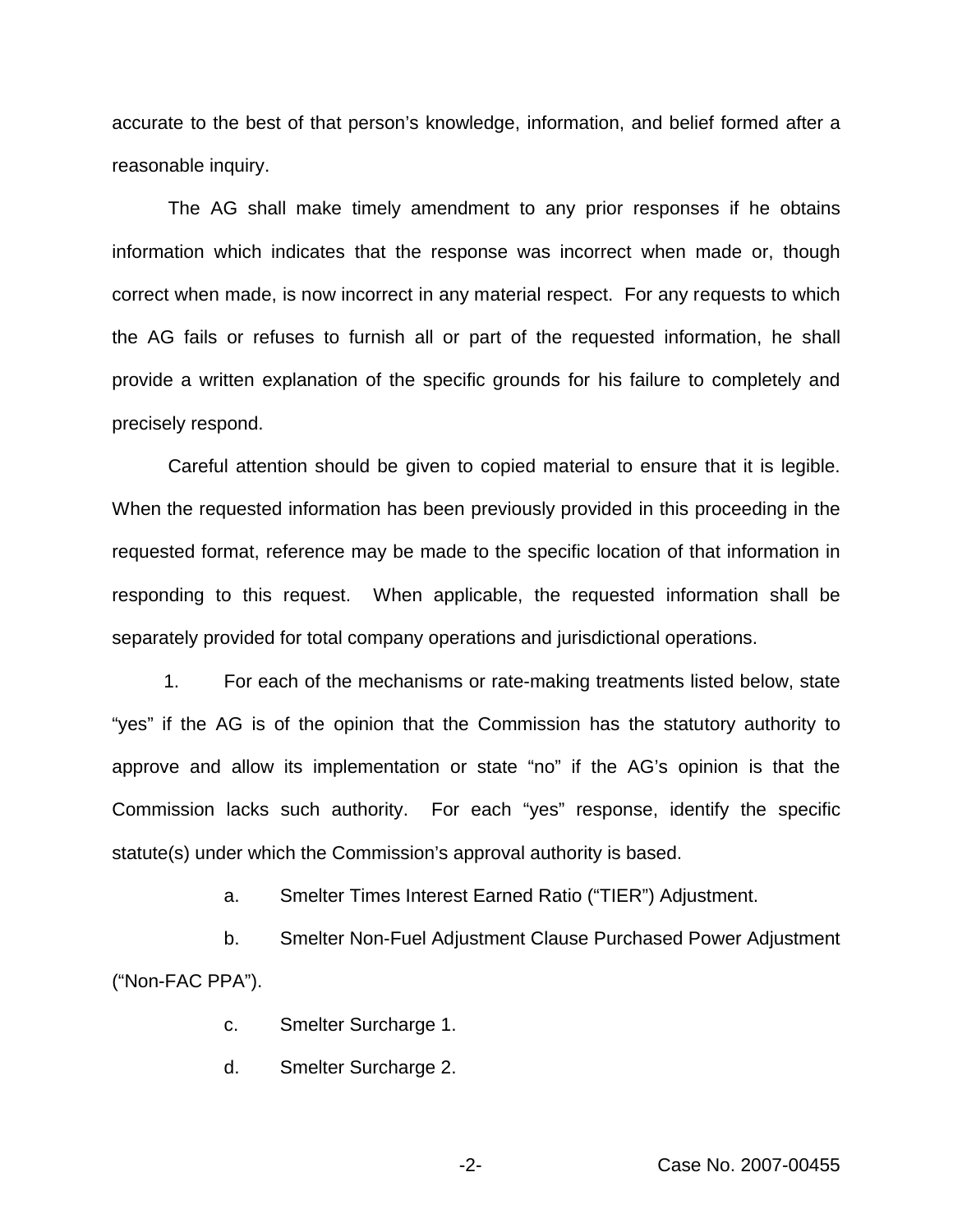e. Smelter Equity Development Credit.

f. Non-Smelter Member Discount Adjustment.

g. Non-Smelter "GRA."

h. Non-Smelter Unwind Surcredit.

i. Non-Smelter Member Rate Stability Mechanism, related to the Economic Reserve.

j. Non-Smelter TIER-Related Rebate.

k. Non-Smelter Non-FAC Purchased Power Regulatory Assets and Regulatory Liabilities.

l. Non-Smelter Non-FAC PPA.<sup>1</sup>

m. Fuel Adjustment Clause.

2. If the AG is unable to respond to each sub-part of Item 1 above, by definitively stating either "yes" or "no," explain in detail when the AG will be able to provide a definitive "yes" or "no" answer.

3. Is it the AG's recommendation that the Commission grant final approval of the proposed Unwind Transaction, including approval of each rate mechanism and rate treatment enumerated in Item 1 above, before the AG expresses an opinion in this case on the Commission's statutory authority to approve and implement each rate mechanism and rate treatment? If no, explain in detail when and how the AG intends to express such an opinion in this case.

See Application Exhibit 10, page 84 of 130; Big Rivers' Response to the Commission Staff's First Data Request, Item 34; and Big Rivers' Response to the Commission Staff's Supplemental Data Request, Item 15.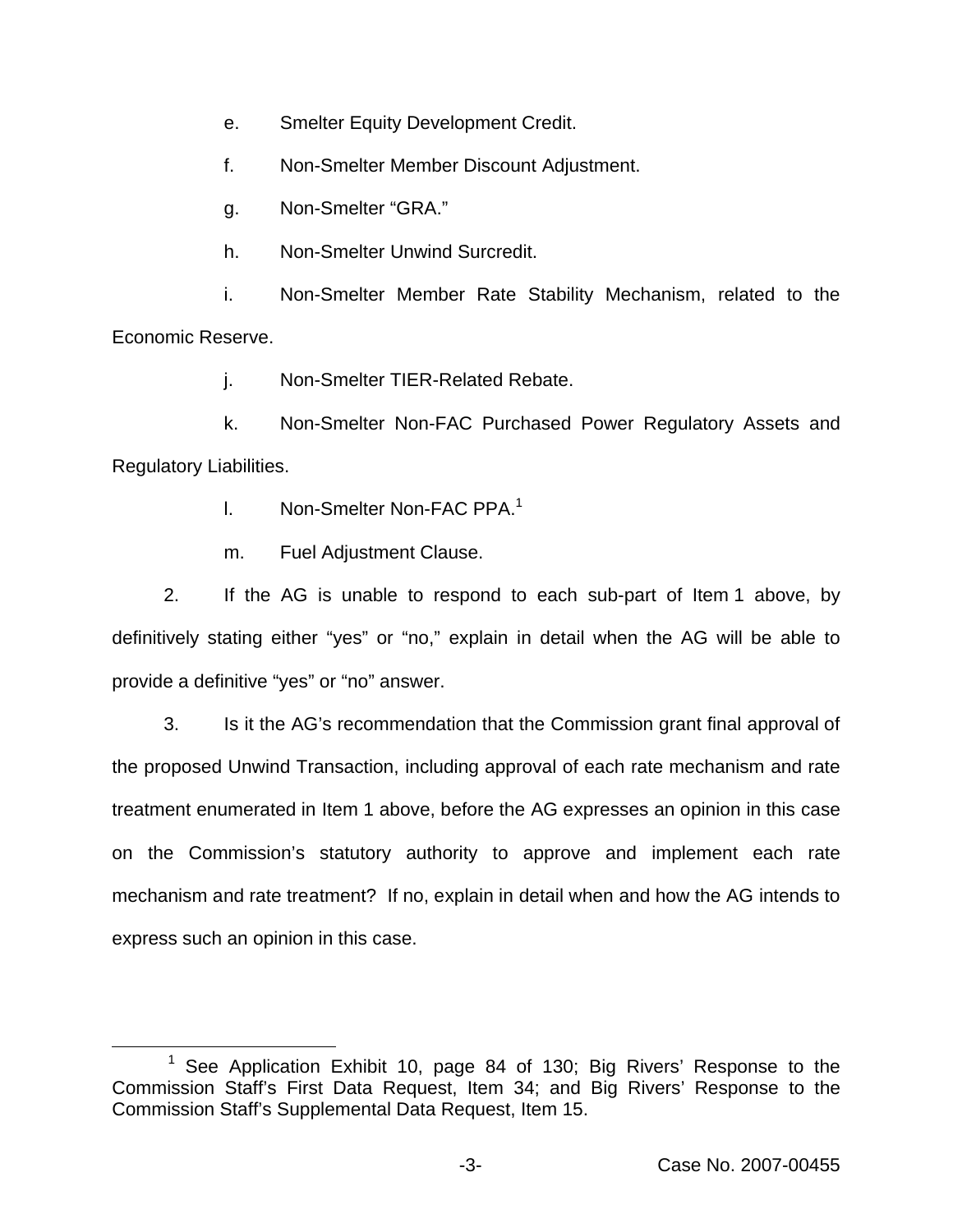4. Does the AG believe that it would be prudent and reasonable for Big Rivers Electric Corporation ("Big Rivers") to consummate the proposed Unwind Transaction prior to a final, non-appealable decision on the Commission's statutory authority to approve rate surcharges in the case of Public Service Commission, et al. v. Commonwealth of Kentucky ex rel. Stumbo, 2007-CA-001635 (Ky. App.)? If yes, explain in detail why an affirmation of the underlying Franklin Circuit Court decision would not negate the Commission's authority to approve and implement the proposed rate mechanisms and rate-making treatments enumerated in Item 1 above.

5. Is the full position of the AG on the Unwind Transaction reflected in the direct testimony of his witness, David Brevitz? If no,

a. Explain why the AG has not revealed his full position on the proposed Unwind Transaction to the Commission and the parties.

b. Explain in detail when and how the AG will reveal his full position on the Unwind Transaction to the Commission and the parties.

6. Refer to the Direct Testimony of David Brevitz ("Brevitz Testimony"), pages 47 through 50. Mr. Brevitz states eight conclusions based on his review of the case record. In conclusion No. 1 on pages 47-48, Mr. Brevitz notes the absence of several significant items from the record. He also states, "The Commission could reasonably hold this proceeding in abeyance until these matters have been accomplished and addressed through additional discovery and analysis presented before the Commission." However, at page 50, Mr. Brevitz makes a "provisional recommendation" that the Commission approve the Unwind Transaction, subject to 17 specific conditions.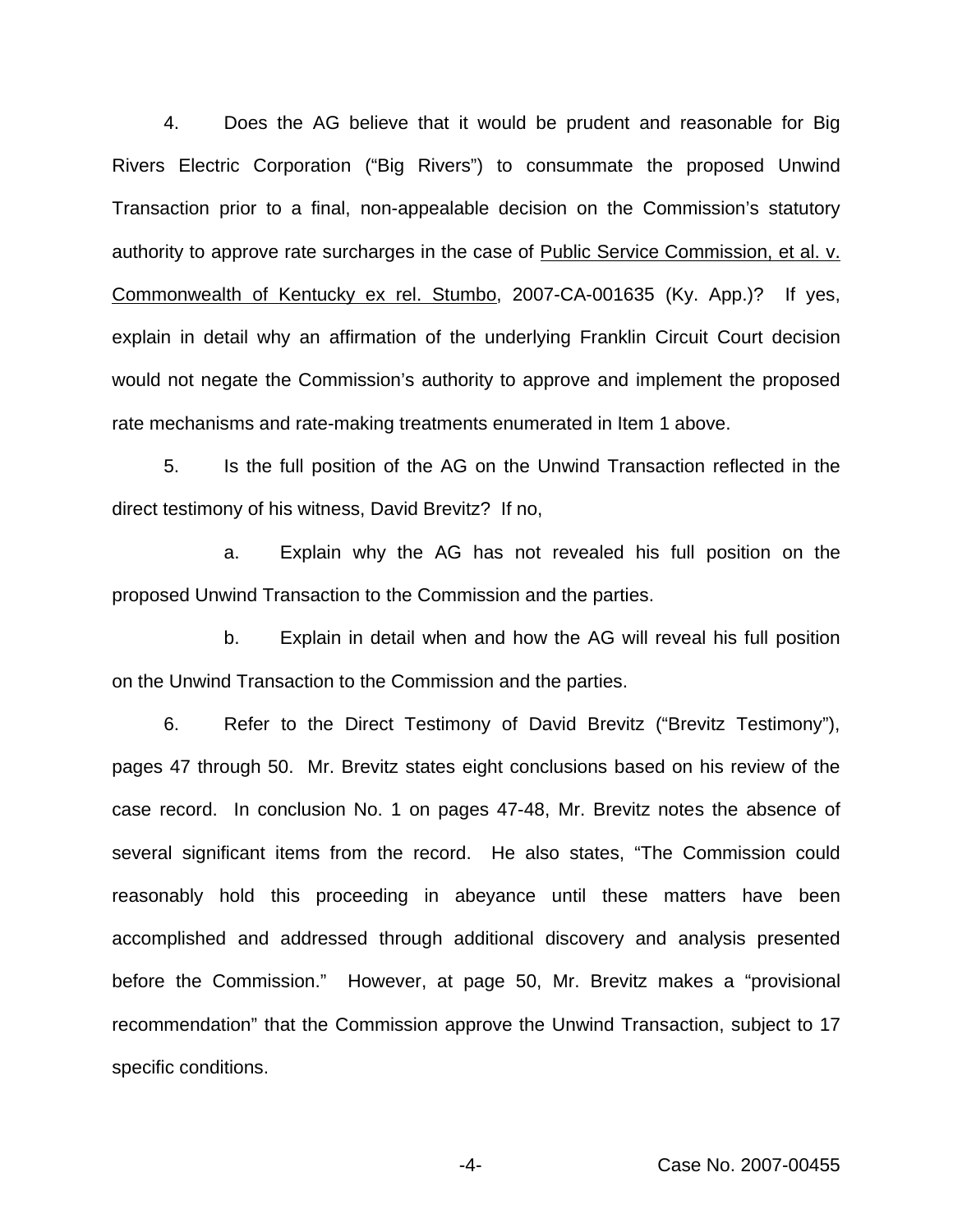a. Explain what Mr. Brevitz means when he says that his recommendation is "provisional."

b. Given the outstanding issues noted in Mr. Brevitz's conclusion No. 1 on page 47, lines 21-28, explain in detail why he is making a provisional recommendation to approve the Unwind Transaction rather than making a recommendation to hold the proceeding in abeyance until there is a final resolution of the outstanding issues.

c. In making his "provisional recommendation" and proposed condition No. 1 on page 50, is Mr. Brevitz assuming that additional procedural steps will be established to afford discovery, supplemental testimony, and a hearing on the resolution of the outstanding issues, or is the AG waiving any right to such additional procedural steps?

7. Refer to the Brevitz Testimony, pages 50 through 52. Mr. Brevitz has recommended that 17 conditions be included as part of the Commission's approval of the proposed Unwind Transaction.

a. In condition Nos. 3, 11, 14, and 16, Mr. Brevitz requires that Big Rivers advise the AG of the occurrence of certain material changes or events. None of the remaining 13 conditions include this requirement. Explain in detail why Mr. Brevitz believes the AG needs to be advised of these particular changes or events.

b. Explain why Mr. Brevitz does not believe that the AG needs to be advised on other changes included in the recommendations, such as changes in environmental regulations that would have a material financial effect on Big Rivers, changes in the Smelter contracts, or changes in labor union agreements.